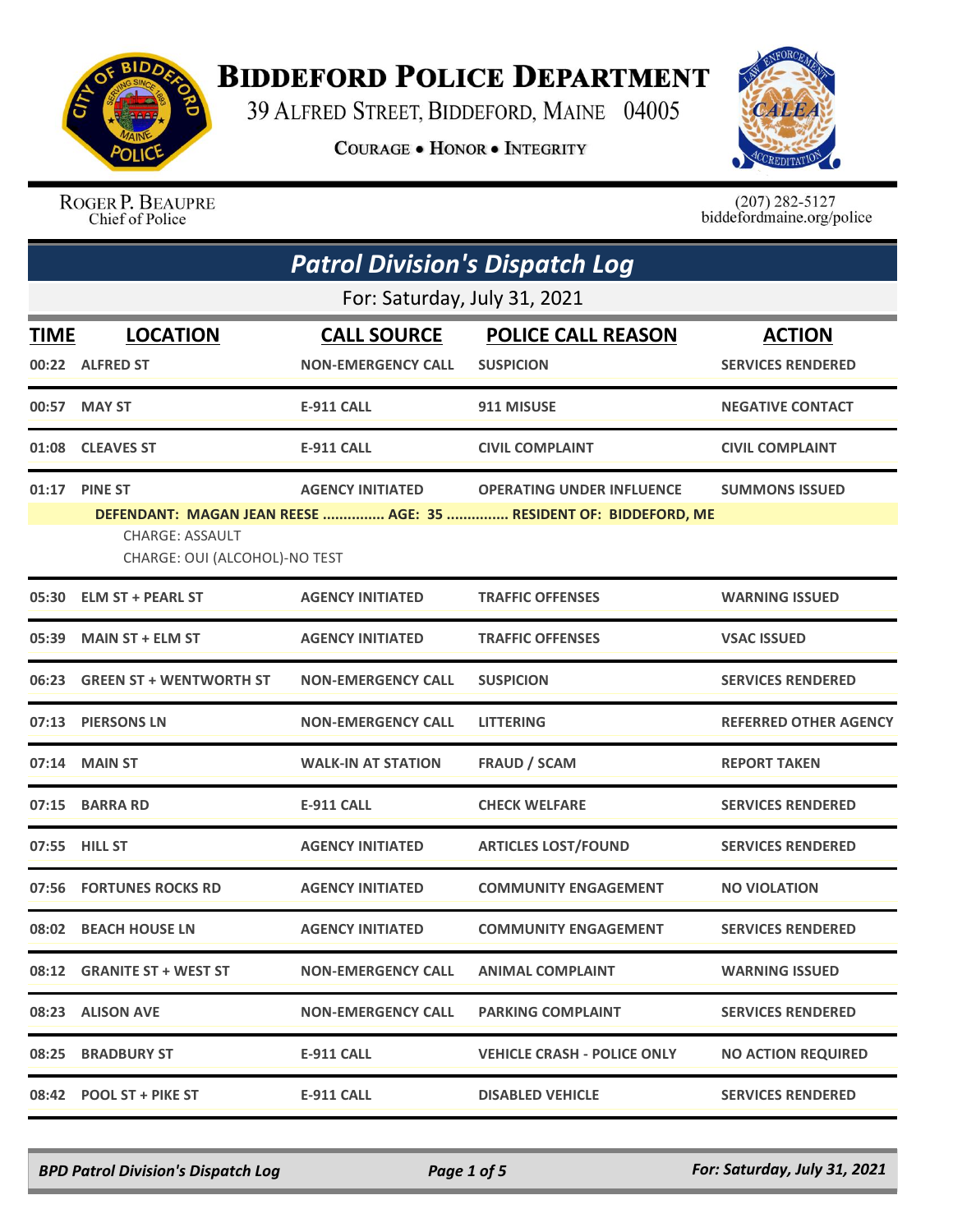| <b>TIME</b> | <b>LOCATION</b>                | <b>CALL SOURCE</b>        | <b>POLICE CALL REASON</b>             | <b>ACTION</b>                |
|-------------|--------------------------------|---------------------------|---------------------------------------|------------------------------|
|             | 08:42 YATES ST                 | <b>RADIO</b>              | <b>PARKING COMPLAINT</b>              | <b>SERVICES RENDERED</b>     |
| 09:17       | <b>MAPLEWOOD AVE</b>           | <b>NON-EMERGENCY CALL</b> | <b>ALARM - POLICE</b>                 | <b>BUILDING CHECK/SECURE</b> |
| 09:22       | <b>MAIN ST</b>                 | <b>AGENCY INITIATED</b>   | <b>COMMUNITY ENGAGEMENT</b>           | <b>SERVICES RENDERED</b>     |
| 09:52       | <b>POOL ST + SOKOKIS RD</b>    | <b>NON-EMERGENCY CALL</b> | <b>DISABLED VEHICLE</b>               | <b>SERVICES RENDERED</b>     |
| 10:03       | <b>SOUTH ST + SOUTHVIEW DR</b> | <b>NON-EMERGENCY CALL</b> | <b>ANIMAL COMPLAINT</b>               | <b>SERVICES RENDERED</b>     |
| 10:06       | <b>ALFRED ST</b>               | <b>AGENCY INITIATED</b>   | <b>TRAFFIC OFFENSES</b>               | <b>WARNING ISSUED</b>        |
|             | 10:19 ELM ST + LESSARD AVE     | <b>AGENCY INITIATED</b>   | <b>TRAFFIC OFFENSES</b>               | <b>WARNING ISSUED</b>        |
| 10:22       | <b>WEST ST</b>                 | <b>AGENCY INITIATED</b>   | <b>ANIMAL COMPLAINT</b>               | <b>SERVICES RENDERED</b>     |
|             | 10:22 HERON COVE               | <b>NON-EMERGENCY CALL</b> | <b>PARKING COMPLAINT</b>              | <b>SERVICES RENDERED</b>     |
|             | 10:27 MAIN ST                  | <b>NON-EMERGENCY CALL</b> | <b>ALARM - POLICE</b>                 | <b>BUILDING CHECK/SECURE</b> |
|             | 10:39 FOSS ST                  | <b>NON-EMERGENCY CALL</b> | <b>ARTICLES LOST/FOUND</b>            | <b>SERVICES RENDERED</b>     |
| 10:39       | <b>GRAHAM ST</b>               | <b>NON-EMERGENCY CALL</b> | <b>DISTURBANCE / NOISE</b>            | <b>SERVICES RENDERED</b>     |
| 11:25       | <b>TIMBER POINT RD</b>         | <b>NON-EMERGENCY CALL</b> | <b>PARKING COMPLAINT</b>              | <b>PARKING TICKET ISSUED</b> |
| 11:25       | <b>BACON ST</b>                | <b>NON-EMERGENCY CALL</b> | <b>ANIMAL COMPLAINT</b>               | <b>WARNING ISSUED</b>        |
|             | 12:02 HILL ST                  | <b>AGENCY INITIATED</b>   | <b>TRAFFIC OFFENSES</b>               | <b>WARNING ISSUED</b>        |
|             | 12:07 ALFRED ST + PRECOURT ST  | <b>RADIO</b>              | <b>VEHICLE CRASH - POLICE ONLY</b>    | <b>STATE FORM TAKEN</b>      |
|             | 12:40 ELM ST                   | <b>NON-EMERGENCY CALL</b> | <b>ESCORTS / RELAYS</b>               | <b>SERVICES RENDERED</b>     |
|             | 12:41 BARRA RD                 | <b>E-911 CALL</b>         | <b>ASSIST WITH MEDICAL   ECHO LEV</b> | <b>NO TRANSPORT</b>          |
|             | 12:52 ALFRED ST                | <b>AGENCY INITIATED</b>   | <b>TRAFFIC OFFENSES</b>               | <b>WARNING ISSUED</b>        |
|             | 12:52 WENTWORTH ST             | <b>WALK-IN AT STATION</b> | <b>DOMESTIC COMPLAINTS</b>            | <b>NO VIOLATION</b>          |
|             | 13:06 HILLS BEACH RD           | <b>NON-EMERGENCY CALL</b> | <b>ANIMAL COMPLAINT</b>               | <b>SERVICES RENDERED</b>     |
|             | 13:15 ELM ST                   | <b>WALK-IN AT STATION</b> | <b>ARTICLES LOST/FOUND</b>            | <b>REPORT TAKEN</b>          |
|             | <b>13:20 FORTUNES ROCKS RD</b> | <b>AGENCY INITIATED</b>   | <b>COMMUNITY ENGAGEMENT</b>           | <b>NO VIOLATION</b>          |
|             | 13:24 SACO FALLS WAY           | <b>NON-EMERGENCY CALL</b> | <b>VIOL OF BAIL CONDITIONS</b>        | <b>NEGATIVE CONTACT</b>      |
|             | 13:29 WEST ST                  | <b>NON-EMERGENCY CALL</b> | <b>ANIMAL COMPLAINT</b>               | <b>SERVICES RENDERED</b>     |
|             | 13:42 BEACH HOUSE LN           | <b>AGENCY INITIATED</b>   | <b>COMMUNITY ENGAGEMENT</b>           | <b>NO VIOLATION</b>          |

*BPD Patrol Division's Dispatch Log Page 2 of 5 For: Saturday, July 31, 2021*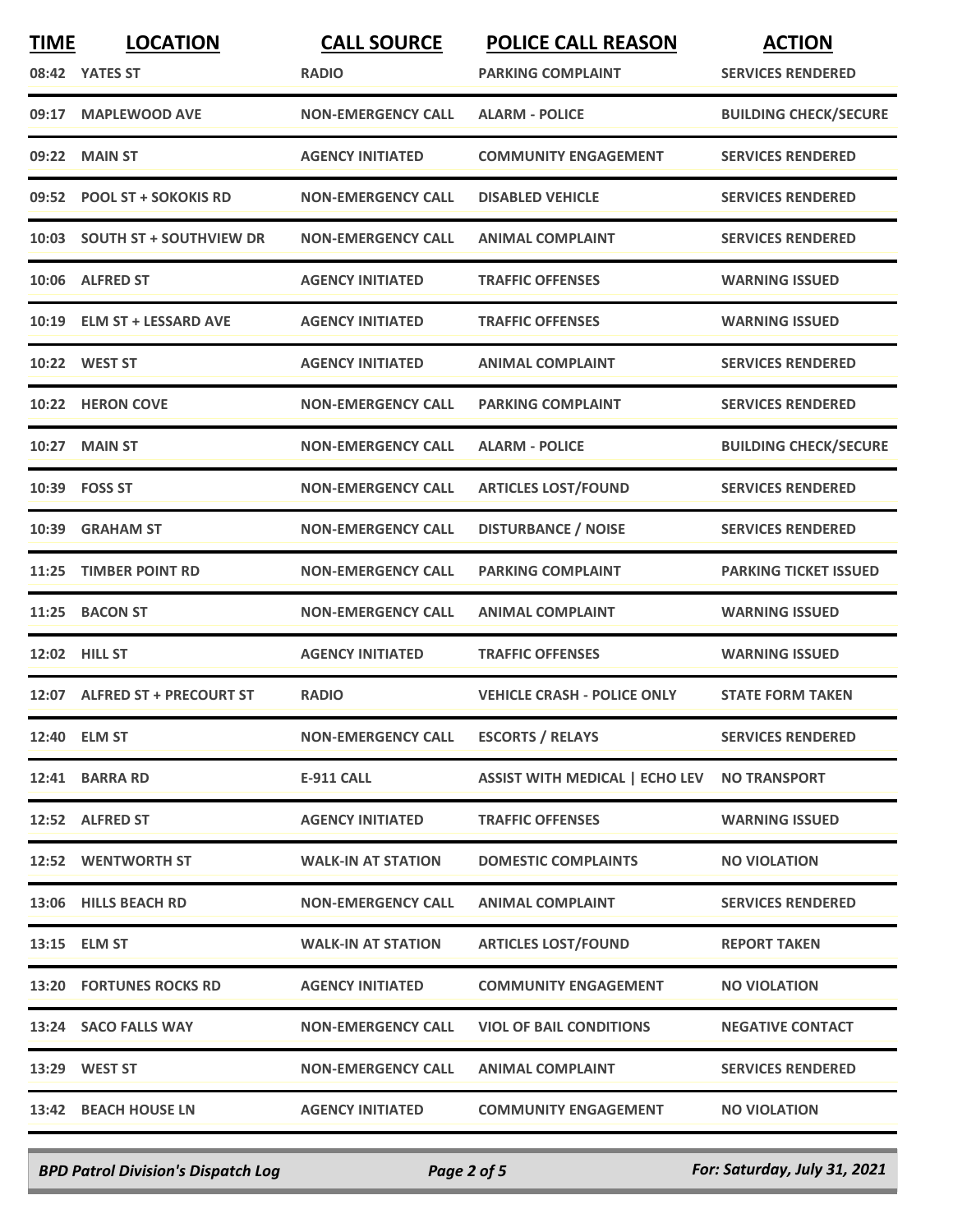| <b>TIME</b> | <b>LOCATION</b>                                    | <b>CALL SOURCE</b>                                   | <b>POLICE CALL REASON</b>                                            | <b>ACTION</b>            |
|-------------|----------------------------------------------------|------------------------------------------------------|----------------------------------------------------------------------|--------------------------|
|             | 13:56 ELM ST                                       | <b>E-911 CALL</b>                                    | 911 MISUSE                                                           | <b>SERVICES RENDERED</b> |
|             | 14:05 MAIN ST + EMERY ST                           |                                                      | NON-EMERGENCY CALL VEHICLE CRASH - POLICE ONLY                       | <b>SUMMONS ISSUED</b>    |
|             |                                                    | CHARGE: OPERATING WHILE LICENSE SUSPENDED OR REVOKED | DEFENDANT: KATHLEEN DIANE BANKS  AGE: 51  RESIDENT OF: BIDDEFORD, ME |                          |
|             | 14:25 HIGH ST                                      | <b>NON-EMERGENCY CALL</b>                            | <b>CHECK WELFARE</b>                                                 | <b>SERVICES RENDERED</b> |
|             | 14:34 BOULDER WAY                                  | NON-EMERGENCY CALL SHOPLIFTING                       |                                                                      | <b>SUMMONS ISSUED</b>    |
|             |                                                    | CHARGE: THEFT BY UNAUTHORIZED TAKING OR TRANSFER     | DEFENDANT: MICHELLE L PIERCE  AGE: 51  RESIDENT OF: PORTLAND, ME     |                          |
|             | 15:04 HORRIGAN CT                                  | <b>AGENCY INITIATED</b>                              | <b>COMMUNITY ENGAGEMENT</b>                                          | <b>NO VIOLATION</b>      |
|             | 15:04 POOL ST                                      | <b>NON-EMERGENCY CALL</b>                            | <b>DOMESTIC COMPLAINTS</b>                                           | <b>REPORT TAKEN</b>      |
|             | <b>15:14 MAIN ST</b>                               | <b>AGENCY INITIATED</b>                              | <b>COMMUNITY ENGAGEMENT</b>                                          | <b>SERVICES RENDERED</b> |
|             | 15:21 WEST COLE RD                                 | <b>AGENCY INITIATED</b>                              | <b>COMMUNITY ENGAGEMENT</b>                                          | <b>SERVICES RENDERED</b> |
|             | 15:33 WILLETT ST                                   | <b>E-911 CALL</b>                                    | <b>CIVIL COMPLAINT</b>                                               | <b>SERVICES RENDERED</b> |
|             | 15:49 ALFRED ST                                    | <b>AGENCY INITIATED</b>                              | <b>TRAFFIC OFFENSES</b>                                              | <b>WARNING ISSUED</b>    |
|             | 15:51 BOULDER WAY                                  | E-911 CALL                                           | <b>VEHICLE CRASH - POLICE ONLY</b>                                   | <b>STATE FORM TAKEN</b>  |
|             | 16:02 ALFRED ST                                    | <b>E-911 CALL</b>                                    | <b>ASSIST WITH MEDICAL</b>                                           | <b>NEGATIVE CONTACT</b>  |
|             | 16:28 ALFRED ST                                    | <b>NON-EMERGENCY CALL</b>                            | <b>CHECK WELFARE</b>                                                 | <b>NEGATIVE CONTACT</b>  |
|             | 16:35 SOUTH ST                                     | <b>NON-EMERGENCY CALL</b>                            | <b>THEFT</b>                                                         | <b>REPORT TAKEN</b>      |
|             | 16:45 IVY ST                                       | <b>AGENCY INITIATED</b>                              | <b>PAPERWORK</b>                                                     | <b>SERVICES RENDERED</b> |
|             | 16:45 GREEN ST                                     | <b>NON-EMERGENCY CALL</b>                            | <b>TRESPASSING</b>                                                   | <b>GONE ON ARRIVAL</b>   |
|             | 16:46 ALFRED ST                                    | <b>NON-EMERGENCY CALL</b>                            | <b>BOLO</b>                                                          | <b>WARNING ISSUED</b>    |
|             | 16:58 POOL ST + WATER TOWER WAY NON-EMERGENCY CALL |                                                      | <b>VEHICLE CRASH - POLICE ONLY</b>                                   | <b>STATE FORM TAKEN</b>  |
|             | 17:03 HARRISON AVE                                 | <b>NON-EMERGENCY CALL</b>                            | <b>SUSPICION</b>                                                     | <b>NEGATIVE CONTACT</b>  |
|             | 17:04 WOOD ISLE                                    | E-911 CALL                                           | <b>WATER EMERGENCY   OCEAN</b>                                       | <b>SERVICES RENDERED</b> |
|             | 17:04 CUTTS ST                                     | <b>NON-EMERGENCY CALL</b>                            | <b>CRIM THREAT / TERRORIZING</b>                                     | <b>UNFOUNDED</b>         |
|             | 17:09 SOUTH ST                                     | <b>AGENCY INITIATED</b>                              | <b>PAPERWORK</b>                                                     | <b>NEGATIVE CONTACT</b>  |
|             | 17:14 ELM ST + ALFRED ST                           | <b>E-911 CALL</b>                                    | <b>BOLO</b>                                                          | <b>NEGATIVE CONTACT</b>  |
|             | 17:18 SOUTH ST                                     | <b>AGENCY INITIATED</b>                              | <b>PAPERWORK</b>                                                     | <b>NEGATIVE CONTACT</b>  |
|             |                                                    |                                                      |                                                                      |                          |

*BPD Patrol Division's Dispatch Log Page 3 of 5 For: Saturday, July 31, 2021*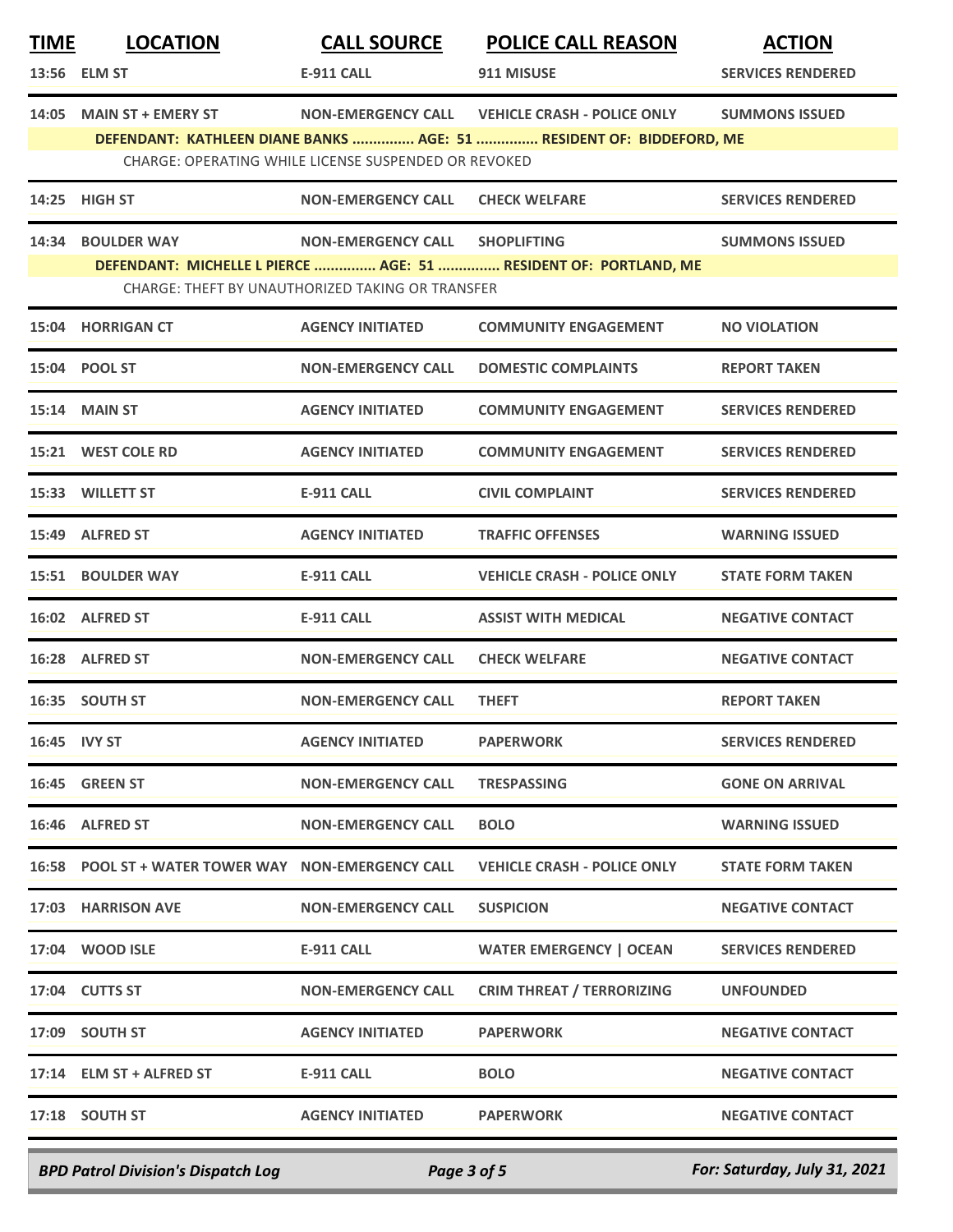| <b>TIME</b> | <b>LOCATION</b>                                                                                       | <b>CALL SOURCE</b>        | <b>POLICE CALL REASON</b>                                                | <b>ACTION</b>            |
|-------------|-------------------------------------------------------------------------------------------------------|---------------------------|--------------------------------------------------------------------------|--------------------------|
|             | 17:23 ELM ST                                                                                          | <b>NON-EMERGENCY CALL</b> | <b>TRESPASSING</b>                                                       | <b>REPORT TAKEN</b>      |
|             | 17:25 ALFRED ST                                                                                       | <b>WALK-IN AT STATION</b> | <b>ANIMAL COMPLAINT</b>                                                  | <b>NEGATIVE CONTACT</b>  |
| 17:45       | <b>GREEN ST</b>                                                                                       | <b>NON-EMERGENCY CALL</b> | <b>DISTURBANCE / NOISE</b>                                               | <b>FIELD INTERVIEW</b>   |
|             | 17:58 HORRIGAN CT                                                                                     | <b>E-911 CALL</b>         | 911 MISUSE                                                               | <b>UNFOUNDED</b>         |
| 17:58       | SACO, ME+                                                                                             | <b>AGENCY INITIATED</b>   | <b>OUT FOR FOLLOW UP</b>                                                 | <b>SUMMONS ISSUED</b>    |
|             | CHARGE: VIOLATING CONDITIONS OF RELEASE<br><b>CHARGE: CRIMINAL TRESPASS</b><br><b>CHARGE: ASSAULT</b> |                           | DEFENDANT: ARTURO SERRATO-RODRIGUEZ  AGE: 35  RESIDENT OF: TRANSIENT, ME |                          |
| 18:03       | <b>ALFRED ST + BOULDER WAY</b>                                                                        | <b>NON-EMERGENCY CALL</b> | <b>BOLO</b>                                                              | <b>NEGATIVE CONTACT</b>  |
|             | 18:16 BIDDEFORD GATEWAY CTR                                                                           | <b>E-911 CALL</b>         | 911 MISUSE                                                               | <b>NEGATIVE CONTACT</b>  |
| 18:43       | <b>MAIN ST + HARVEY ST</b>                                                                            | <b>AGENCY INITIATED</b>   | <b>TRAFFIC OFFENSES</b>                                                  | <b>VSAC ISSUED</b>       |
| 18:50       | <b>PROCTOR RD</b>                                                                                     | <b>NON-EMERGENCY CALL</b> | <b>SUSPICION</b>                                                         | <b>REPORT TAKEN</b>      |
|             | 18:52 POOL ST                                                                                         | <b>AGENCY INITIATED</b>   | <b>ANIMAL COMPLAINT</b>                                                  | <b>SERVICES RENDERED</b> |
| 18:52       | <b>MAIN ST + ALFRED ST</b>                                                                            | <b>AGENCY INITIATED</b>   | <b>COMMUNITY ENGAGEMENT</b>                                              | <b>SERVICES RENDERED</b> |
|             | 18:55 SOUTH ST + CATHEDRAL OAKS D AGENCY INITIATED                                                    |                           | <b>TRAFFIC OFFENSES</b>                                                  | <b>WARNING ISSUED</b>    |
| 18:59       | <b>ALFRED ST</b>                                                                                      | <b>NON-EMERGENCY CALL</b> | <b>BOLO</b>                                                              | <b>SERVICES RENDERED</b> |
|             | 19:04 SOUTH ST                                                                                        | <b>AGENCY INITIATED</b>   | <b>TRAFFIC OFFENSES</b>                                                  | <b>WARNING ISSUED</b>    |
|             | <b>19:10 MAIN ST</b>                                                                                  | <b>AGENCY INITIATED</b>   | <b>COMMUNITY ENGAGEMENT</b>                                              | <b>NO VIOLATION</b>      |
|             | 19:12 SOUTH ST                                                                                        | <b>AGENCY INITIATED</b>   | <b>TRAFFIC OFFENSES</b>                                                  | <b>WARNING ISSUED</b>    |
|             | 19:14 ELM ST                                                                                          | <b>NON-EMERGENCY CALL</b> | <b>BOLO</b>                                                              | <b>NEGATIVE CONTACT</b>  |
|             | 19:19 PEARL ST                                                                                        | <b>AGENCY INITIATED</b>   | <b>COMMUNITY ENGAGEMENT</b>                                              | <b>NO VIOLATION</b>      |
|             | 19:33 MAIN ST                                                                                         | <b>AGENCY INITIATED</b>   | <b>COMMUNITY ENGAGEMENT</b>                                              | <b>NO VIOLATION</b>      |
|             | 19:39 SOUTH ST                                                                                        | <b>AGENCY INITIATED</b>   | <b>TRAFFIC OFFENSES</b>                                                  | <b>VSAC ISSUED</b>       |
|             | 19:55 SPRUCE ST + ELM ST                                                                              | <b>AGENCY INITIATED</b>   | <b>TRAFFIC OFFENSES</b>                                                  | <b>VSAC ISSUED</b>       |
|             | 20:22 SOUTH ST + OLD HOLLIS RD                                                                        | <b>AGENCY INITIATED</b>   | <b>DISABLED VEHICLE</b>                                                  | <b>SERVICES RENDERED</b> |
|             | 20:26 POOL ST + PARKSIDE DR                                                                           | <b>AGENCY INITIATED</b>   | <b>TRAFFIC OFFENSES</b>                                                  | <b>WARNING ISSUED</b>    |
|             | 20:32 SOUTH ST + CATHEDRAL OAKS D AGENCY INITIATED                                                    |                           | <b>TRAFFIC OFFENSES</b>                                                  | <b>WARNING ISSUED</b>    |
|             |                                                                                                       |                           |                                                                          |                          |

*BPD Patrol Division's Dispatch Log Page 4 of 5 For: Saturday, July 31, 2021*